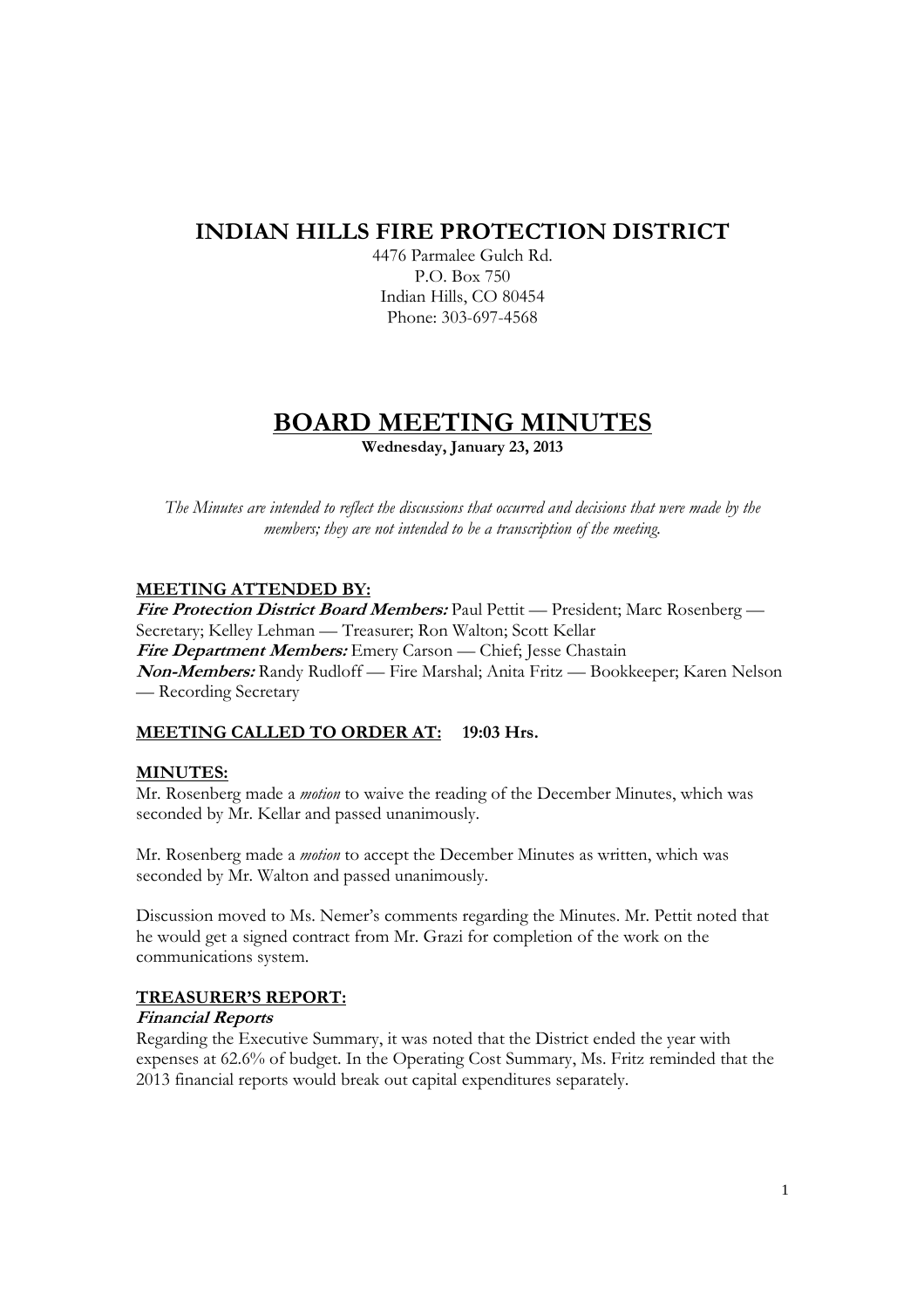Discussion turned to the Profit Loss Budget Performance Spreadsheet. Ms. Fritz stated that the funds in account #5250 (Insurance) would be allocated differently in the 2013 budget to more accurately reflect expenses. Regarding the overage for account #6810 (Annex), Ms. Fritz reminded that the budget figures had been based on standard mortgage expenses rather than the ten-year lease the District had ended up with.

Conversation moved to Checks. Regarding check #11956 to AED Authority for a replacement AED machine for apparatus 358, Mr. Carson explained that the device had gone bad. He reminded that the District had initially received it free so there had been no warranty. Ms. Fritz shared that check #11969 to the Colorado State Treasurer and check #11970 to the Colorado Department of Revenue were for quarterly and annual state unemployment/withholding taxes.

Mr. Carson instructed that check #11975 to Essential Safety Products for \$1,600 should be held until the bunker gear for Mr. Fassula arrived. Clarification was made regarding check #11981 to Image Trend for \$2,250. The amount had been decreased \$250 since the District was only having one webinar instead of two.

Ms. Fritz noted that check #11991 to Xerox Corp. had been voided. She announced that she had written the following additional checks:

- #11992 to RCD Construction for \$200 for septic expenses
- #11993 to Barta & Associates for \$850 for septic engineering fees
- #11994 to Xerox for \$286.65 for copy services

Mr. Rosenberg made a *motion* to approve checks #11956-11994, excepting check #11991, plus automated payments, credit card expenses, and bank fees. Mr. Walton seconded the motion, which passed unanimously.

## **DEPARTMENT/OFFICERS' REPORTS:**

## **Fire Marshal — Randy Rudloff**

Mr. Rudloff shared that the owners of the Indian Hills Equestrian Center were working on correcting violations. He also stated that Messiah Mountain had plans to put in three or four primitive huts on the property. Owners are in the process of trying to rezone the property as well. Mr. Rudloff concluded by saying that the proposed 2012 Fire Code had been submitted to the County Commissioners. Mr. Kellar asked about occupancy issues with Sit-n-Bull. Discussion followed.

## **Chief's Report — Emery Carson**

A report was distributed and various items were discussed. Mr. Carson began by saying that a repeater had been installed at the Smokey Hill site and is ready for testing. A Yagi antenna needs to be put up at the site. The power may also need to be turned up, he added.

Barta & Associates has completed the engineering work to move the leach field on the Noble property. Mr. Carson said that he would be getting bids to do the work and present those at the next month's Board meeting. A survey of a half acre of Parmalee Elementary, the Berg property, the fire station, and the Noble property is being conducted by Pitsker &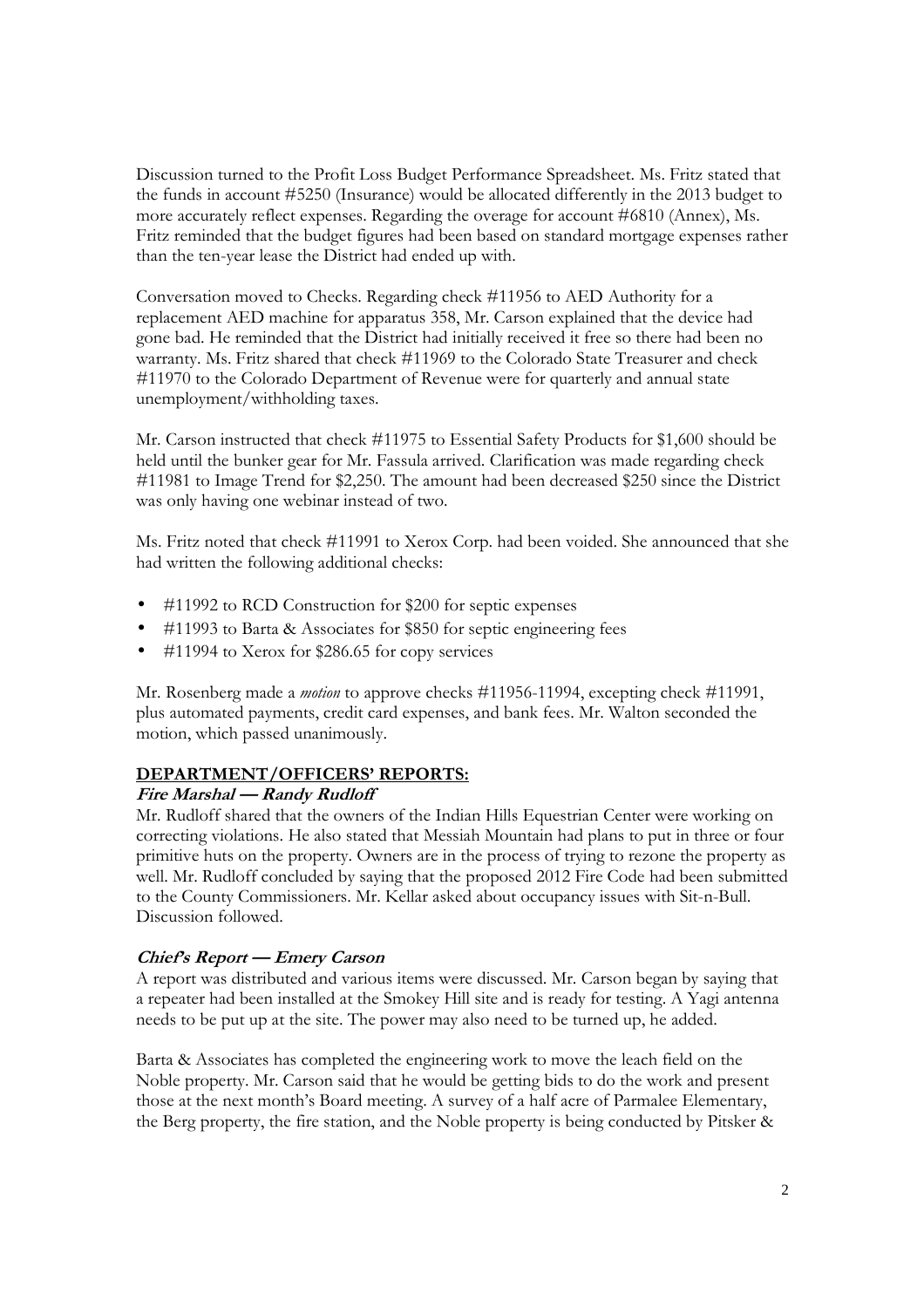Associates at a cost of \$1,875, Mr. Carson said. The District is planning to pursue a lot line adjustment to annex the desired properties, he added. In further land news, a meeting is scheduled with members of Messiah Mountain later in the month to discuss a possible land donation, Mr. Carson stated.

Ambulance 385 is having electrical problems and is out of service until the problem is resolved, Mr. Carson said. Two garage doors had been lubed and adjusted to aid in proper closure, he added.

Regarding the tender being built by Fire Trucks Plus, Mr. Carson shared that Mr. Batista had signed a contract stating that the truck would be completed by March 15 or the District would get its money back. Discussion followed regarding the dollar amount (\$245,000) and the fact that the tank still hasn't been ordered.

Mr. Carson shared that the new incident reporting system is now online. Information is still being input from the old system. One additional month of service from Emergency Reporting had been purchased to enable time to move documents. He commended Mr. Fager and Ms. Nelson on their work during the transition.

The District's first Fire Wise meeting had been held on January 14 and attended by some 30 community members. Mr. Carson complimented Mr. Gilbert in heading up the effort. Mr. Kellar shared that community members had raised two questions: Why weren't county roads mitigated and what can be done about residents who don't mitigate their properties. Getting rid of slash is another issue, he stated.

Regarding ambulance collections for the year, Mr. Carson stated that Ms. Nelson had brought in \$28,228.63. He referenced an attachment with details. Mr. Carson concluded his report by summarizing the calls for the year, which totaled 130. He referenced an attachment that detailed the incident types.

#### **Assistant Chief — Marc Rosenberg**

Mr. Rosenberg shared that the Department had kicked off its mutual aid with Inter-Canyon and provided an account of the recent Deer Creek Canyon Park rescue.

**Fire Captain — Scott Case**  Not present; no report submitted.

**Rescue Captain — Bob Fager**  Not present; no report submitted

#### **OLD BUSINESS:**

#### **Communications System**

Mr. Pettit reiterated that the District's repeater had been installed at Smokey Hill and said that the antenna needed to be changed out at a cost of approximately \$500. In addition, the FCC had asked for proof that the District is a legal government entity before approving the license. Mr. Pettit said that he could either find the paperwork from the state archives or see if Ms. Nemer has it.